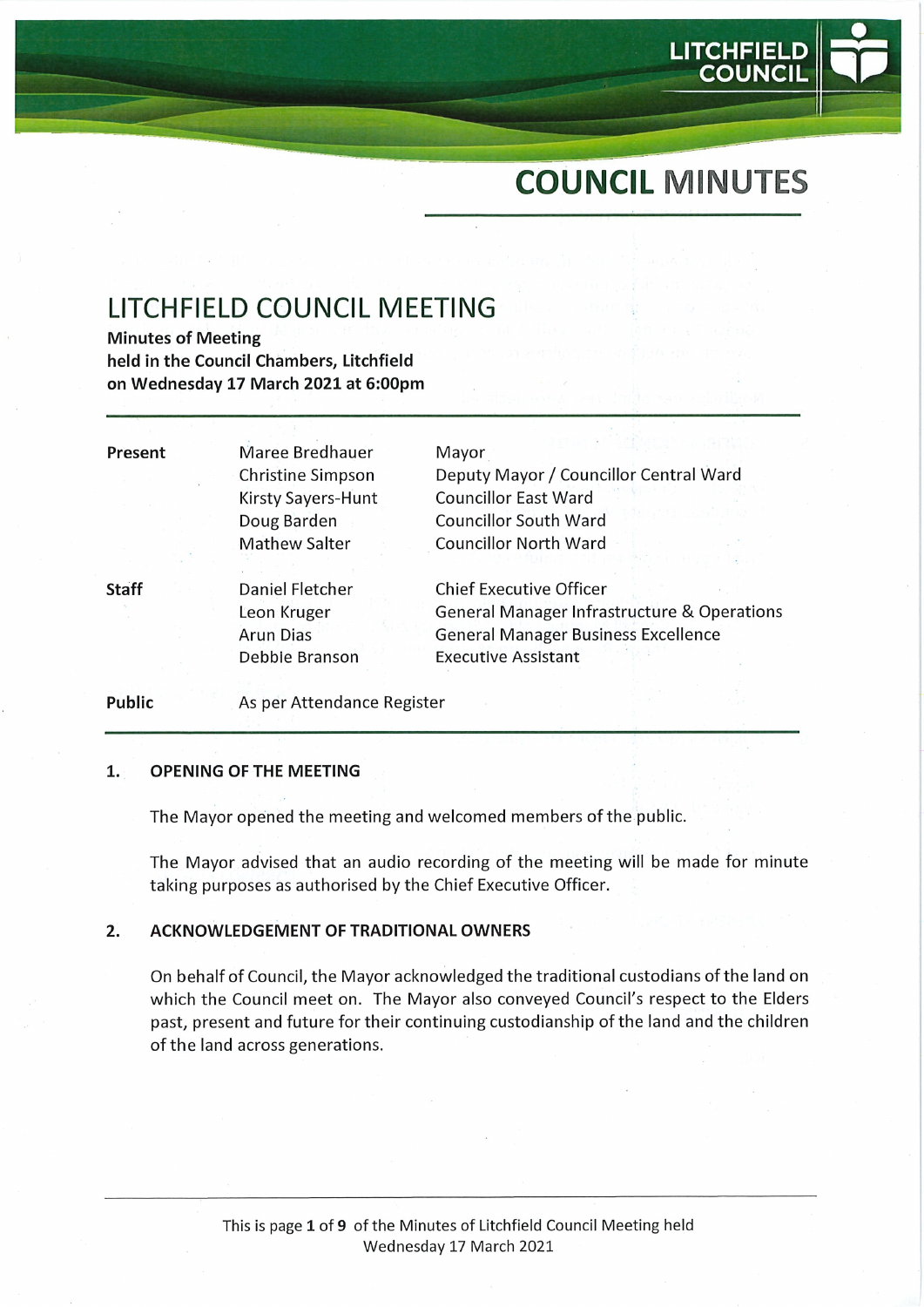### 3. APOLOGIES AND LEAVE OF ABSENCE

Nil.

#### 4. DISCLOSURES OF INTEREST

The Mayor advised that any member of Council who may have a conflict of interest, or a possible conflict of interest regarding any item of business to be discussed at a Council meeting or a Committee meeting should declare the conflict of interest to enable Council to manage the conflict in accordance with its obligations under the Local Government Act and its policies regarding the same.

No disclosures of interest were declared.

# 5. CONFIRMATION OF MINUTES

Moved: CrSayers-Hunt Seconded: Deputy Mayor Simpson

THAT Council confirm the minutes of the:

- 1. Confidential Meeting held 28 January 2021, 1 page;
- 2. Council Meeting held 17 February 2021,11 pages; and
- 3. Thorak Regional Board Meeting held 17 February 2021, 3 pages.

### CARRIED (5-0)-2021/159

#### 6. BUSINESS ARISING FROM THE MINUTES

Moved: Cr Barden Seconded: Cr Salter

THAT Council receives and notes the Action List.

CARRIED (5-0)-2021/160

#### 7. PRESENTATIONS

Nil.

### 8. PETITIONS

Nil.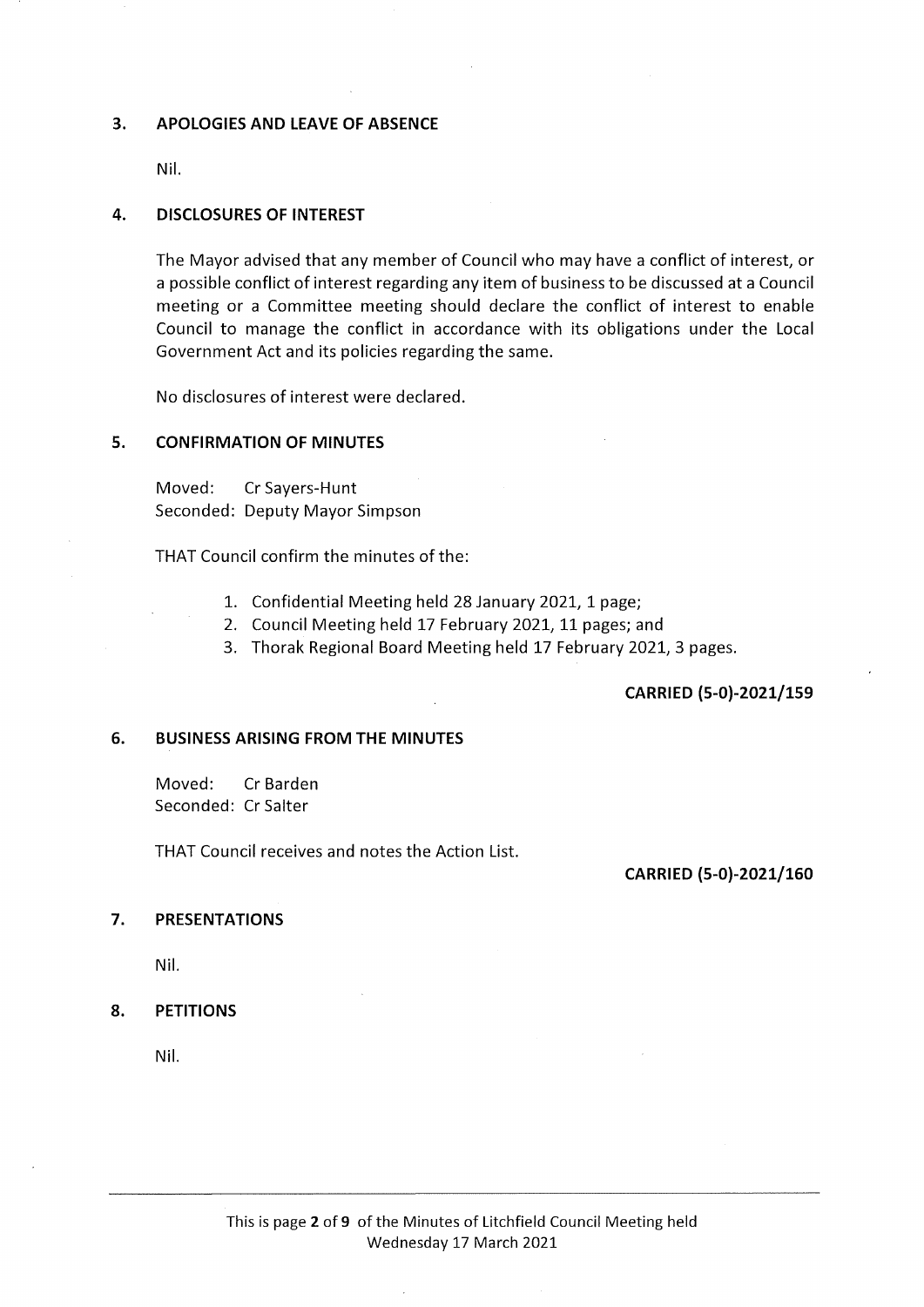#### 9. PUBLIC QUESTIONS

#### 9.1 Andrew Mackay

Is the accumulative 25-29% staff turnover in the past 12 months considered normal for a council?

Council's Response

The average staff turnover rate on page 129 is represented as 2.42%. This rate of staff turnover is (1) within Councils target range of 0% - 5% (2) consistent across the local government sector and (3) reasonably expected in the Northern Territory context. It is worth drawing attention to the calculation for staff turnover which is explained on page 129 also.

#### 10. ACCEPTING OR DECLINING LATE ITEMS

Nil.

#### 11. NOTICES OF MOTION

11.01 Record Meetings

Moved: Deputy Mayor Simpson Seconded: Cr Sayers-Hunt

THAT the Chief Executive Officer prepare a report for Council to consider options to record future Council meetings with audio/visual technology and have that recording made available for viewing by the public.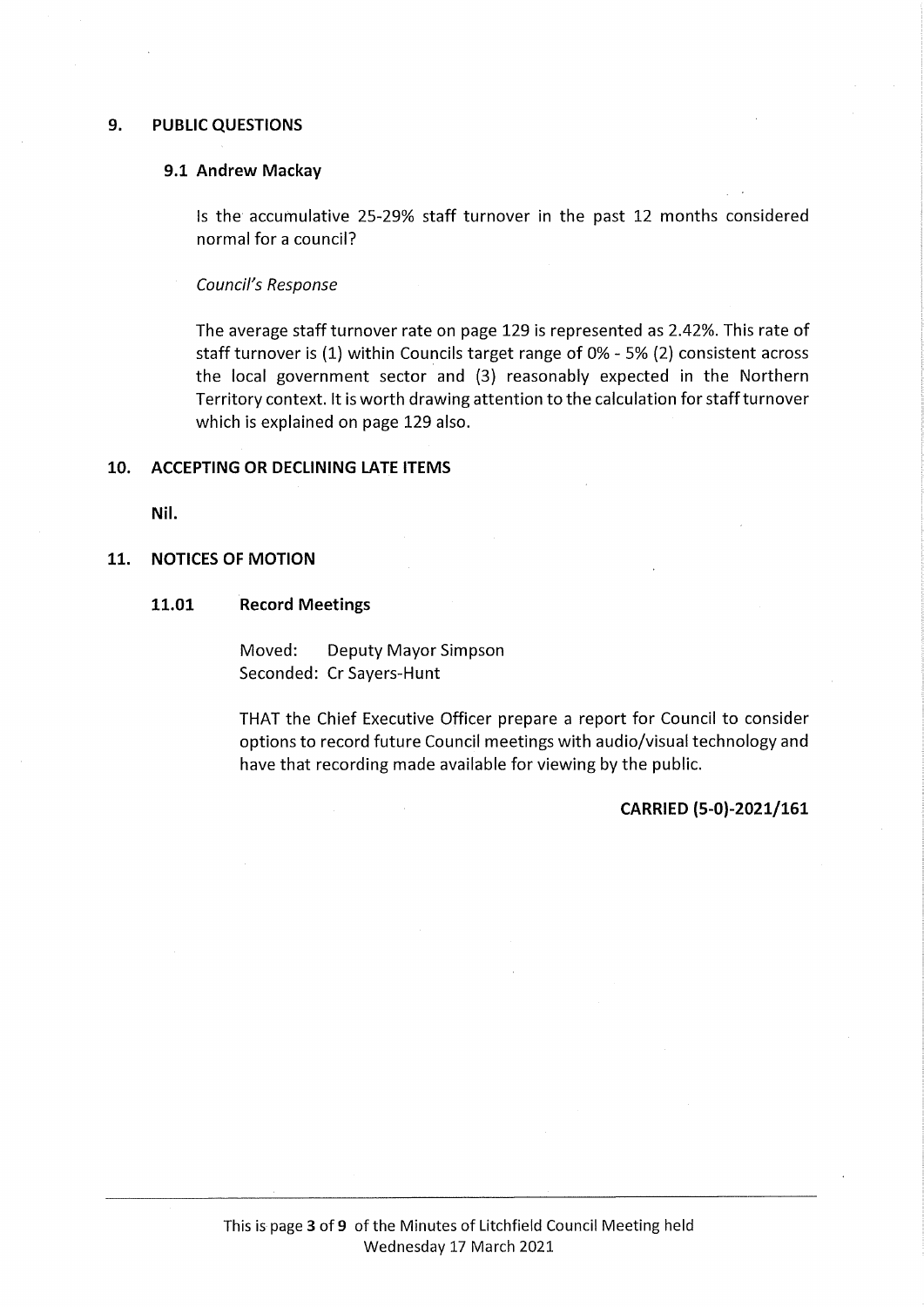#### 11.0 Community Event in lieu of Freds Pass Show 2021

Moved: Mayor Bredhauer Seconded: Deputy Mayor Simpson

THAT Council:

- 1. requests the Chief Executive Officer, as a matter of urgency, investigate community event options to substitute the recent cancelled Freds Pass Rural Show for 2021.
- 2. approves the Chief Executive Officer to negotiate with relevant stakeholders to secure financial assistance for the planning and implementation of any proposed event.
- 3. seeks a future report from the Chief Executive Officer to be presented at the April Ordinary Council meeting which:
	- a) confirms available resources within Litchfield Council to support the event planning and implementation;
	- b) identifies interested community organisations and members, local Members Legislative Assembly and Northern Territory Government departments that can contribute to a successful community event; and
	- c) clarifies event options available to be delivered.

### CARRIED (4-1)-2021/162

#### 12. MAYORS REPORT

Moved: Deputy Mayor Simpson Seconded: Cr Barden

THAT Council receive and note the Mayor's monthly report.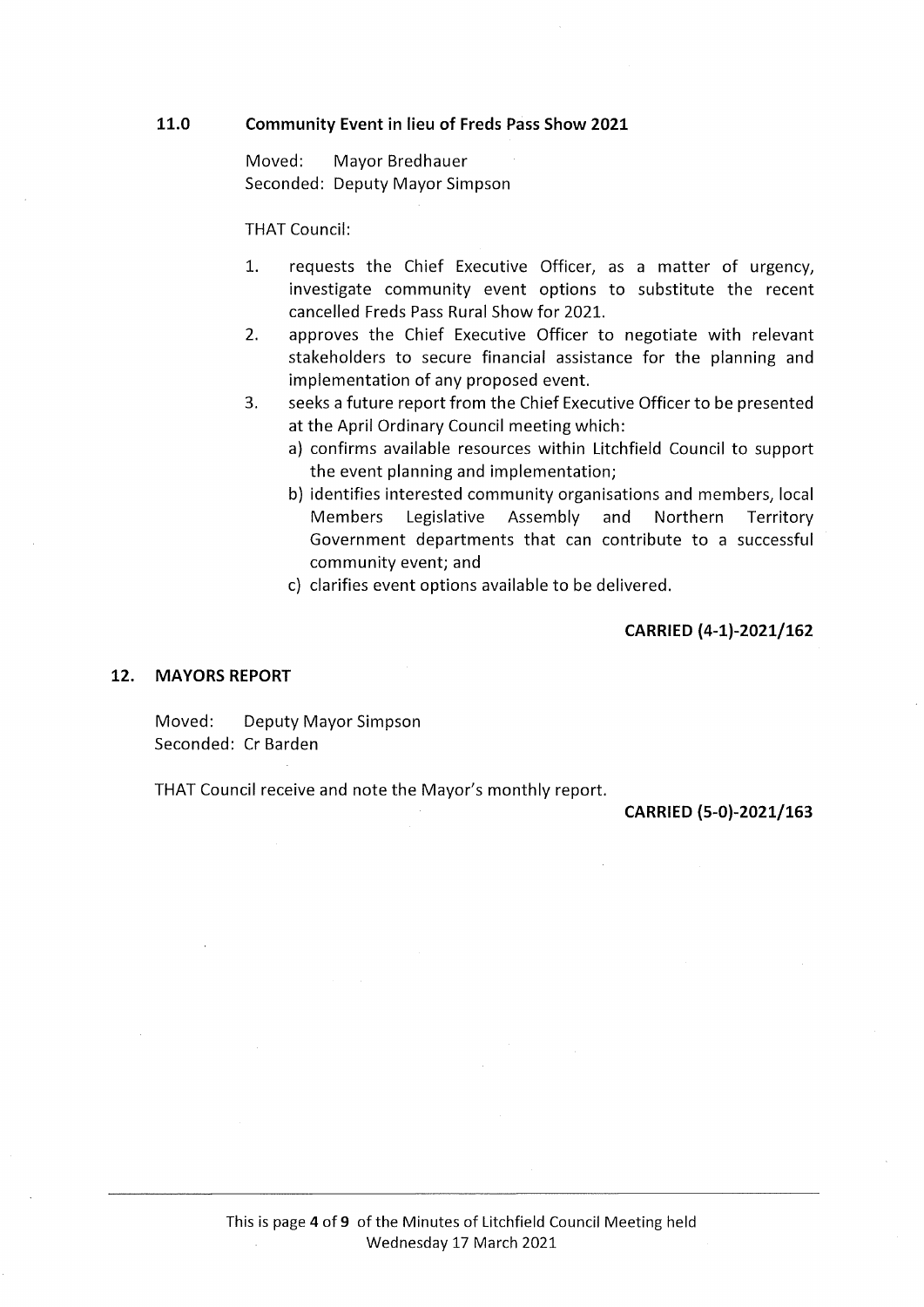### 13. REPORT FROM COUNCIL APPOINTED REPRESENTATIVES

Councillors appointed by Council to external committees provided an update where relevant.

Moved: CrSayers-Hunt Seconded: Cr Barden

THAT Council note the Councillors' verbal report.

### CARRIED (5-0)-2021/164

### 14. WORK TEAM PRESENTATION

#### 14.01 Regulatory Services

Ellie Cuthbert, Manager Community Services attended the meeting at 6:56pm.

Moved: Cr Barden Seconded: Cr Salter

THAT the Work Team Presentation  $-$  Regularly Services be received and noted.

# CARRIED (5-0)-202l/165

Ellie Cuthbert, Manager Community Services departed the meeting at 7:05pm.

# 15. OFFICERS REPORTS

#### 15.01.01 Harmonisation of Long Service Leave Motion

Moved: Deputy Mayor Simpson Seconded: Cr Sayers-Hunt

THAT Council approve the Chief Executive Officer to submit the motion about harmonisation of Long Service Leave laws to present to the Australian Local Government Association Board and National General Assembly Subcommittee for review.

#### CARRIED (3-2)-2021/166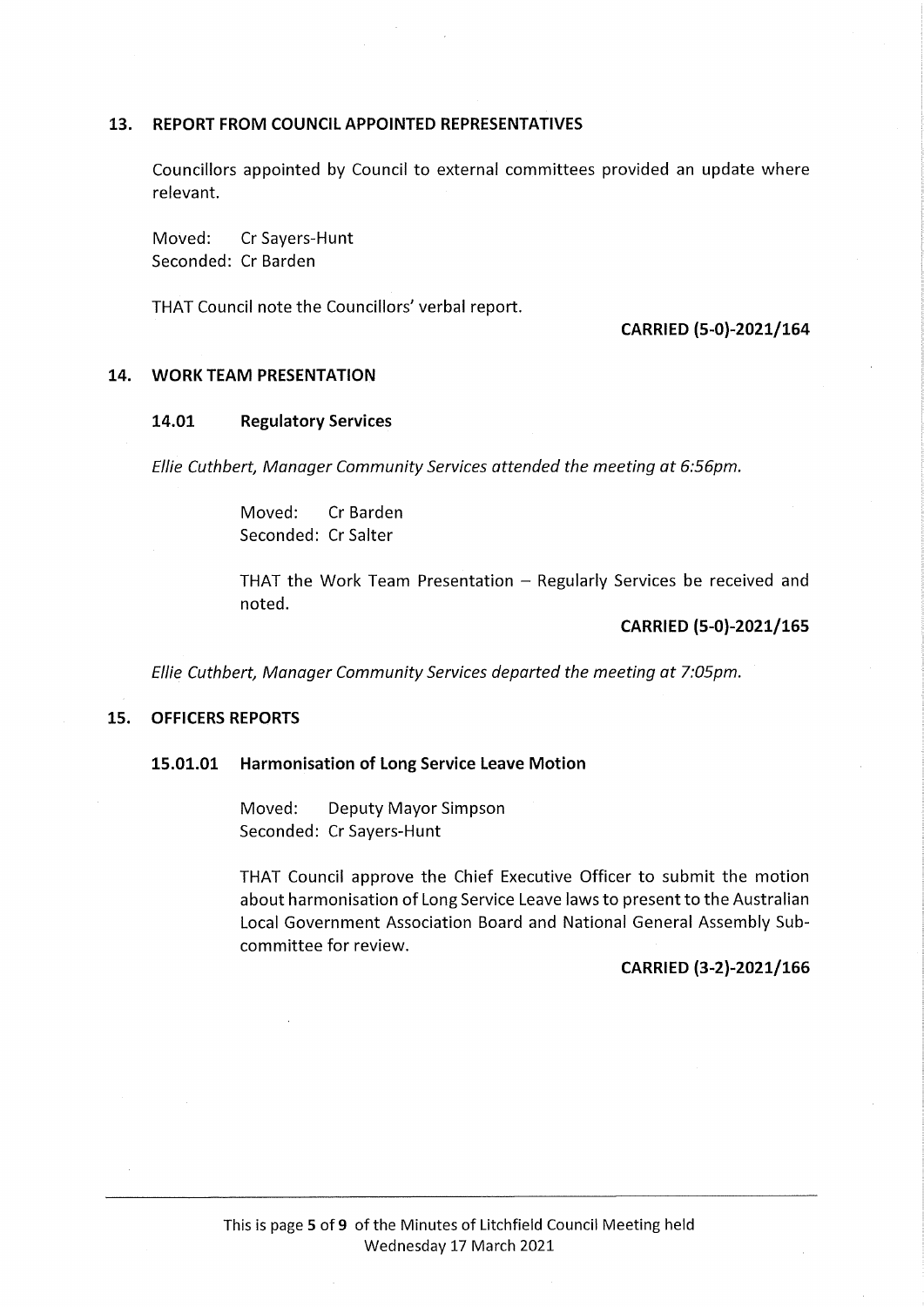# 15.01.02 Appointment of Committee Member to the Howard Park Reserve Committee

Moved: CrSalter Seconded: Cr Barden

THAT Council:

- 1. appoints Gerry Wood to the Howard Park Reserve Committee for a term of three years, commencing 18 March 2021;
- 2. writes to Mr Wood to inform him of Council's decision;
- 3. appoints Fletcher Austin to the Howard Park Reserve Committee for a term of three years, commencing 18 March 2021; and
- 4. writes to Mr Austin to inform him of Council's decision.

#### CARRIED (5-0)-2021/167

#### 15.01.03 Litchfield Sport Recreation and Open Space Strategy

Moved: CrSayers-Hunt Seconded: Cr Barden

THAT Council:

- 1. receive and note the draft Sport, Recreation and Open Space Strategy;
- 2. adopt the Litchfield Sport, Recreation and Open Space Strategy; and
- 3. authorises the Chief Executive Officer to make minor amendments.

#### CARRIED (5-0)-2021/168

#### 15.02.01 Litchfield Council Finance Report - February 2021

Moved: CrSayers-Hunt Seconded: Cr Barden

THAT Council note the Litchfield Council Finance Report for the period ended 28 February 2021.

#### CARRIED (4-1)-2021/169

#### 15.02.02 Budget Review 2020/2021

Moved: Cr Barden Seconded: CrSalter

THAT Council receive and adopt the Budget Review for 2020/2021.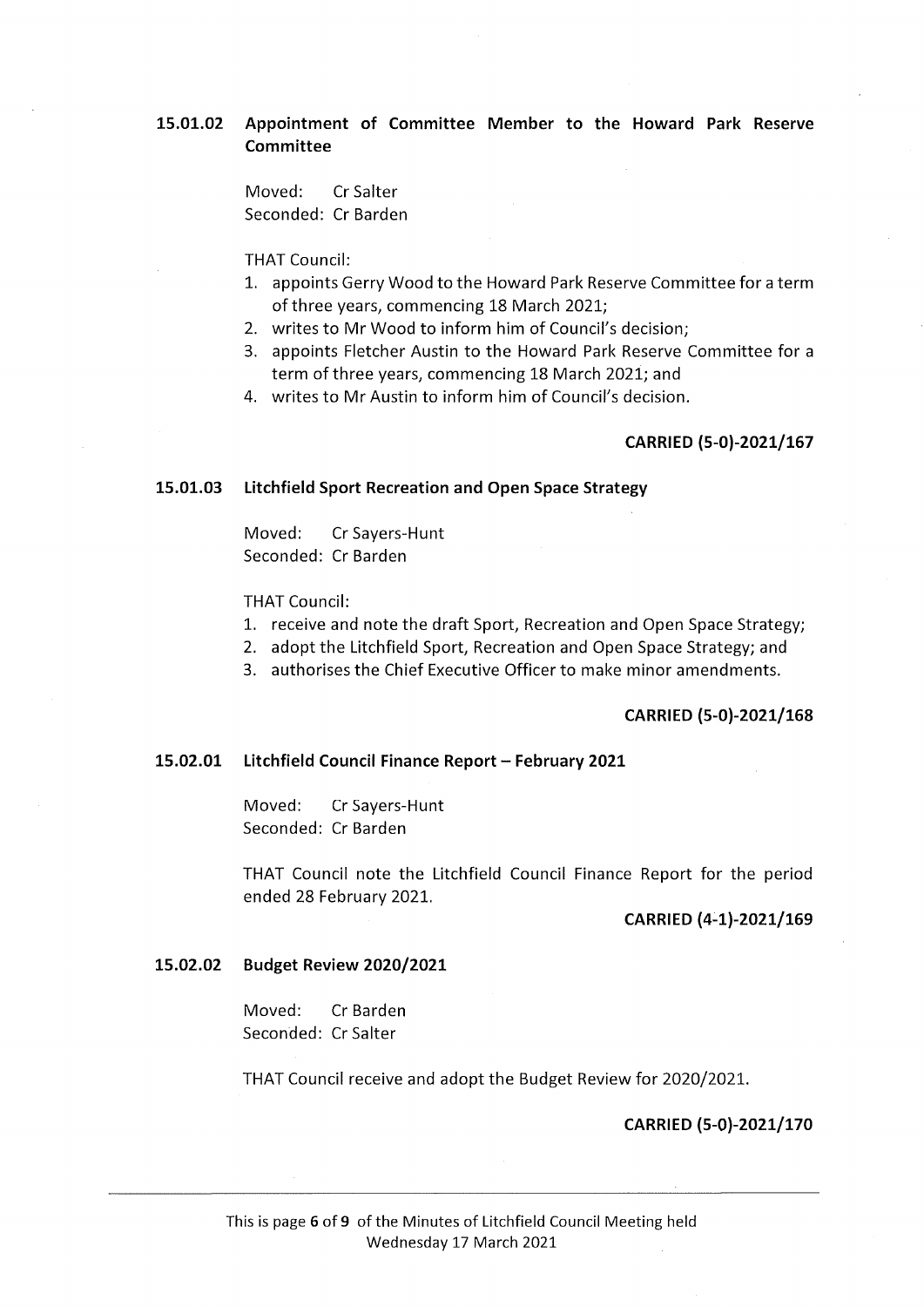# 15.02.03 Natural Disaster Relief and Recovery Arrangements Acquittal Monsoonal Trough January 2018

Moved: Cr Barden Seconded: CrSalter

THAT Council note and receive the full acquittal of the Natural Disaster Relief and Recovery Arrangements funding.

#### CARRIED (5-0)-2021/171

#### 15.02.04 Commercial Rates Replenishment Program Certification

Moved: Cr Sayers-Hunt Seconded: Deputy Mayor Simpson

THAT Council receive and note the Concessional Rates Certification Report.

CARRIED (5-0)-2021/172

# 15.02.05 Purchase Card Policy - Elected Council Members and Chief Executive **Officer**

Moved: Cr Sayers-Hunt Seconded: CrSalter

THAT Council adopt Policy FIN15 Purchasing Card Policy - Elected Council Members and Chief Executive Officer at Attachment A, subject to any minor editorial adiustments.

# CARRIED (5-0)-2021/173

#### 15.02.06 People, Performance Monthly Report - February 2021

Moved: Cr Sayers-Hunt Seconded: Deputy Mayor Simpson

THAT Council note the People and Performance Monthly report for February 2021.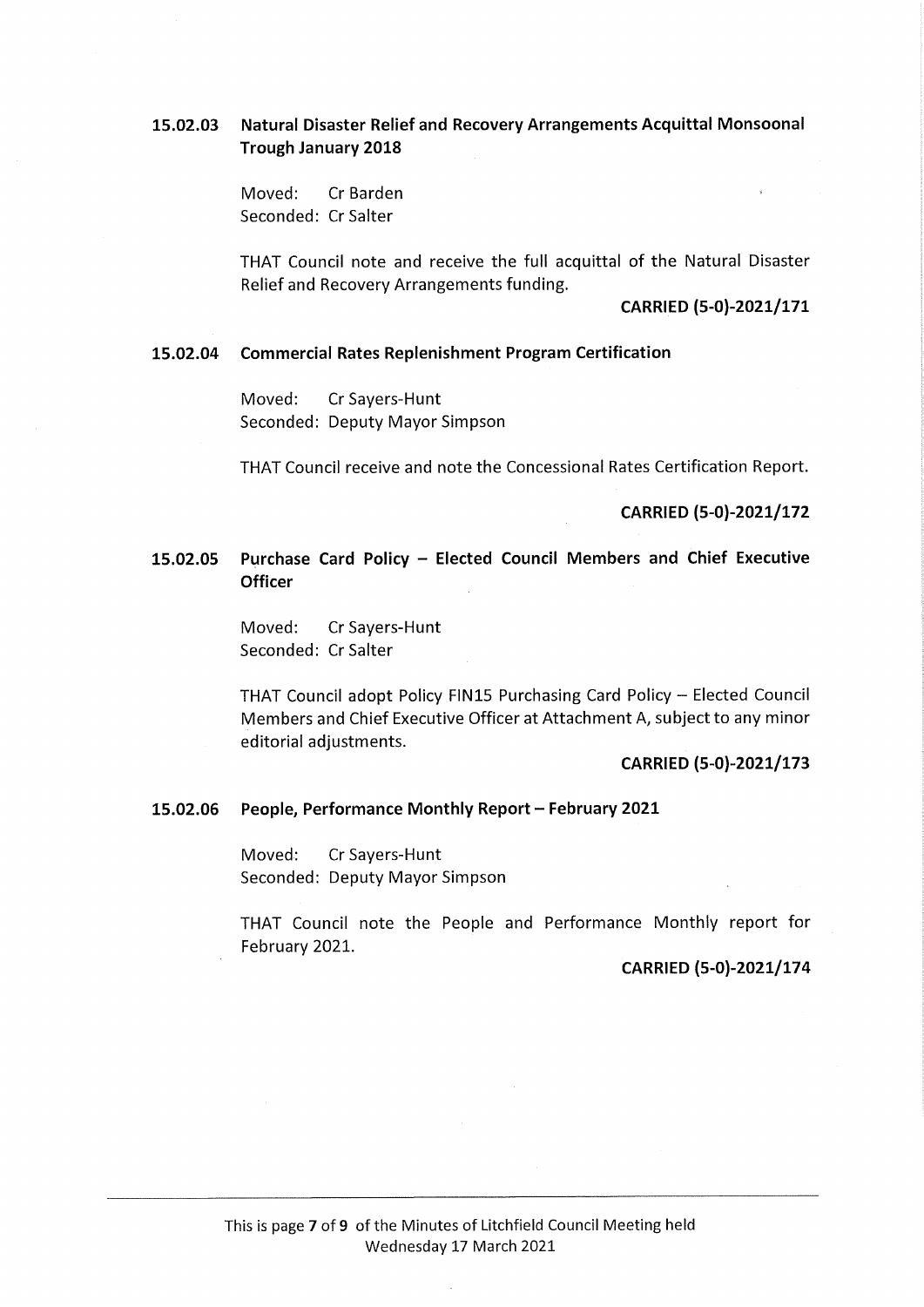# 15.03.01 Summary Planning and Development Report March 2021

Moved: CrSalter Seconded: Cr Barden

THAT Council:

- 1. receives the March 2021 Summary Planning and Development Report;
- 2. notes for information the responses provided to relevant agencies within Attachments A to D of this report.

### CARRIED (5-0)-2021/175

### 16. OTHER BUSINESS

# 17. CONFIDENTIAL ITEMS

Moved: CrSayers-Hunt Seconded: Cr Salter

THAT pursuant to Section 65 (2) of the Local Government Act and Regulation 8 of the Local Government (Administration) regulations the meeting be closed to the public to consider the following Confidential Items:

# 17.01 Appointment of External Financial Auditor

8(c) information that would, if publicly disclosed, be likely to cause commercial prejudice to, or confer an unfair commercial advantage on, any person.

# CARRIED (5-0)-2021/176

The meeting was closed to the public at 8:17pm.

### 17.01 Appointment of External Financial Auditor

THAT Council:

- 1. approve the appointment of KPMG as Litchfield Council's external auditor for a three-year term beginning in 2020/2021 and ending in 2022/2023;
- 2. approve the auditor remuneration of \$126,528 (excluding GST) for the three-year term;and
- 3. make public its resolutions on the matter.

Moved: CrSalter Seconded: Cr Barden

THAT pursuant to Section 65 (2) of the Local Government Act and Regulation 8 of the Local Government (Administration) regulations the meeting be re-opened to the public.